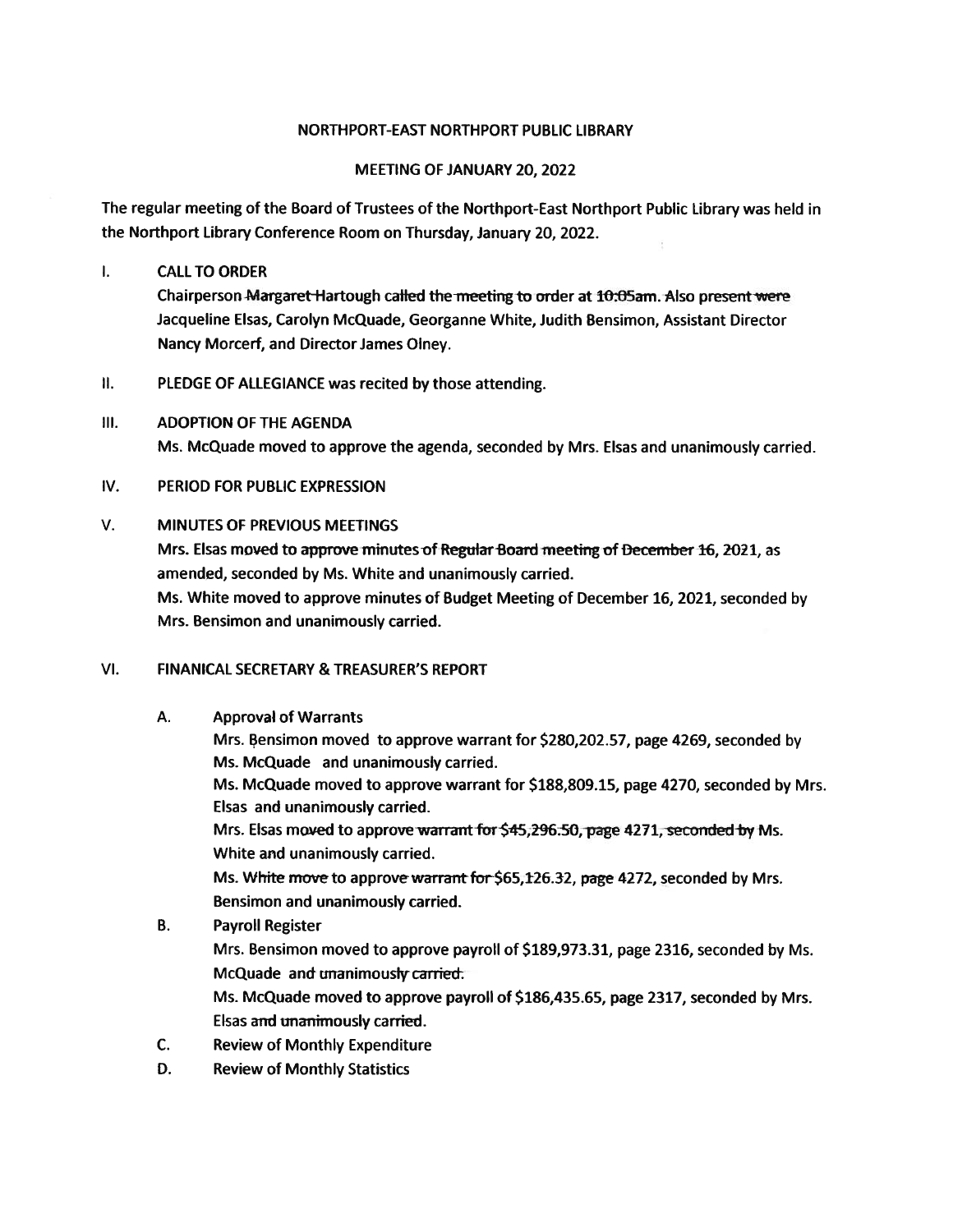Meeting of January 20, 2022 Page Two Approved

#### VII. COMMUNICATIONS No Communication to Report

#### DIRECTORS REPORT

#### Administration

New York State governor Kathy Hochul issued a mask mandate on December 13, 2021, currently extended through February 1, 2022. We adjusted our security procedures to assure that <sup>a</sup> security guar<sup>d</sup> or <sup>a</sup> manager is at the door reminding patrons that masks are required in the public library regardless of vaccine status. An overwhelming number of patrons comply without question.

The library was not unaffected by the holiday season uptick in COVID cases with <sup>a</sup> number of employees absent due to positive tests or exposure. Departments were stretched to cover schedules but in all areas, departmental team members pitched in making last minute changes and taking on extra shifts. The library continued to provide optimal patron service despite the attendance challenges.

Research continues on the Sustainable Shelves program provided by Baker and Taylor as <sup>a</sup> means to recycle discarded books. CSMM staff will soon visit South Huntington Library to assess how the program might be adapted for our library.

Staff were honored to meet Joe Tolentino's family at his one-year anniversary memorial. The family's video tribute showed <sup>a</sup> life well—lived and provided staff with an opportunity to engage with his family and share memories. The <sup>p</sup>izza and donuts donated by his family were appreciated by the staff.

#### Adult and Teen Services

The end of <sup>2021</sup> prompted the department to reflect upon the accomplishments achieved during another challenging year of pandemic limitations and interruptions. Several inperson programs resumed including movie discussions, Courtyard Movie, Job Fair, and Blood Drive. Staff launched new programs and modified formats for program favorites including "Between the Lines" book discussion; the new Teen Clay-Class, an online Job Fair; <sup>a</sup> two-part, self-paced/online Mental Health First Aid course. Pages returned to the Adult Services department to be supervised by Librarian H- staff. The new website and program registration came to fruition and overall patron experience has been seamless. The Kerouac resource guide was updated with <sup>a</sup> new look. The Community of Hearts project was a resounding success thanks to staff teamwork and community support. Teen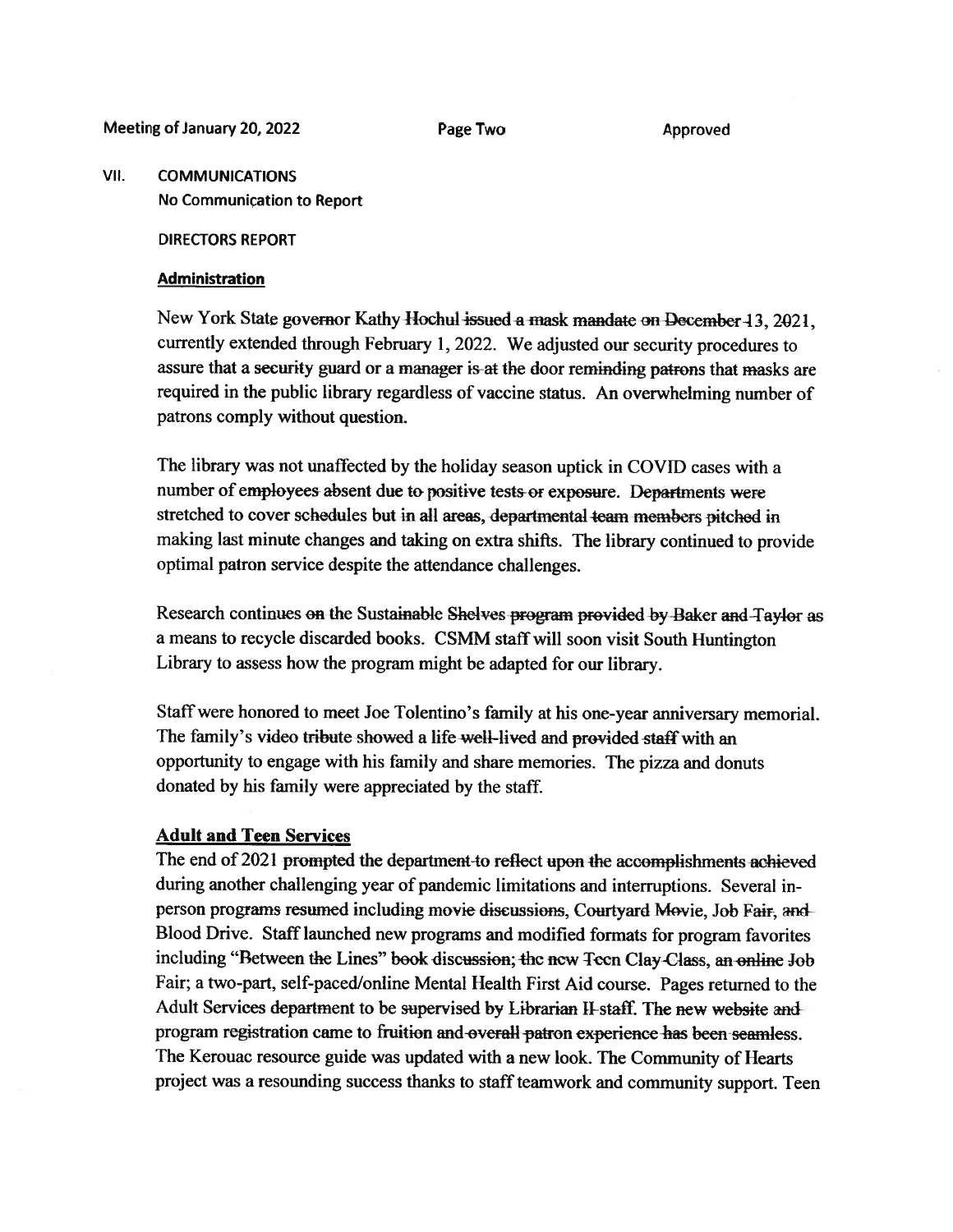program highlights: 30 teens decorated winter wreaths for local senior citizens; 45 teens pu<sup>t</sup> together pull toys for shelter pups; and 26 teens detected how to do <sup>a</sup> data detox.

#### Buildings and Grounds

The Northport fireplace will undergo inspection to assess its-safe operation following the roof replacement project which impacted its two small chimneys. PSEG notified the library of an upcoming tree pruning/shearing project on Laurel Avenue. PSEG intended to trim the large oak tree near Dove's Garden. Our arborist informed us that if the tree was pruned, it would likely die and recommended that the tree be removed instead. PSEG agreed-to remove the tree and we will be responsible for the removal of the stump. It is possible that the stump may be preserved as <sup>a</sup> feature in the courtyard for either seating or as home to the new musical flowers.

#### Children and Family Services

Children were hopping and popping (bubble wrap) to celebrate Noon Year's Eve in both buildings (to allow for better social distancing). Children received <sup>a</sup> party in <sup>a</sup> bag which ncluded 2022 eye glasses and noisemakers. At a recent Youth Services Managers' meeting, in-person versus virtual programming was <sup>a</sup> major topic of discussion. Most libraries are having best success with Zoom programs. Not us. Our smallest patrons and their caregivers prefer to attend the in-person programs. The December <sup>g</sup>ingerbread theme was well-received: 166 Gingerbread Activity packets were picked up; 142 patrons viewed the Library Gingerbread Man video; and 121 children searched the Children's Room for "runaway" gingerbread men with hints provided in the scavenger hunt handout. To celebrate Letter Writing Day, patrons used all 300 cards in one of four original winter designs prepared by librarians to write letters to friends and family. Everyone in the Children's Room was "Chillin' with My Snomies" thanks to the clever bulletin board which featured snowmen and snow-themed book covers.

#### Community Services

The "On-Your-Own Train Trip to NYC" resumed-on Saturday December-4. Thirty patrons rode the rails together for the first time since 2019. We collected hats, <sup>g</sup>loves, mittens, and socks throughout the month on behalf of the Family Service League. Hundreds of new and handmade items were donated 4o local individuals and families in need. The Town of Huntington "Laurel Club" senior group hopes to resume meeting at the library on Wednesdays, in April. Zone wide, 95 patrons zoomed in to discover how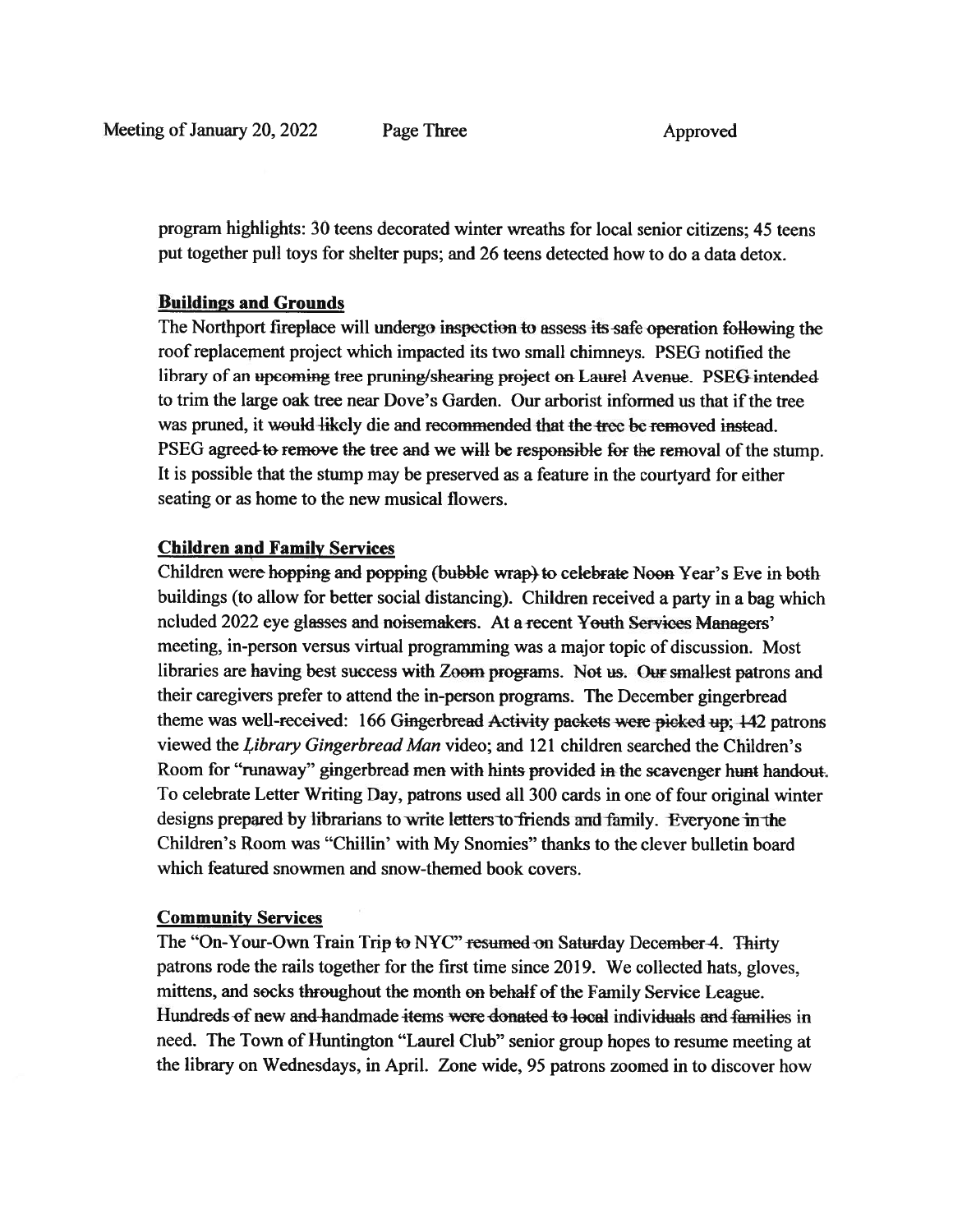to "Decode the Mysteries of Cats" and learned about the motivation behind the 'drive by ankle biting.'

#### Customer Service and Materials Management

All staff watched training videos to prepare for the website launch. Magazine and East Northport video games (adult) checkouts climbed this month. Work continues on the updated department manual. Thanks to the merging of "circulation- and technical services," much of the technical processing can be achieved in the offices behind the circulation desks — this eliminates the need to have books and other materials-sent between buildings which cuts down on the weight of items transported between buildings by custodial staff.

#### Network and Systems

It was time to purchase new clocks for the Northport Community Room and stock up on PPE and disinfectant to see us through the recent COVID surge.

The night before the new website launched, our "wizard of all things technological" was at work behind the scenes transitioning DNS settings, resolving safety certificates, and noting a few links which needed updating before the site went "live."

#### IX. PERSONNEL REPORT

Ms. McQuade moved to approve "B. New Employee" in the personne<sup>l</sup> report, seconded by Mrs. Elsas and unanimously carried.

Mrs. Elsas moved to approve "C. Resignations" in the personnel report, seconded by Ms. White and unanimously carried.

Ms. White moved to approve "D. Retirements" in the personne<sup>l</sup> report, seconded by Mrs. Bensimon and unanimously carried.

Mrs. Bensimon moved to approve "C. Resignations" in the personne<sup>l</sup> repor<sup>t</sup> addendum, seconded by Ms. McQuade and unanimously carried.

#### X. REVLISION OF EXHIBIT AND DISPLAY POLICY Mrs. Elsas moved to approve Revisions of Exhibit and Display PoIicy,(see attached), seconded by Ms. White and unanimously and carried.

#### XI. OTHER BUSINESS

The Library Staff Association agreed to the extension of the existing contract to June 30, 2025.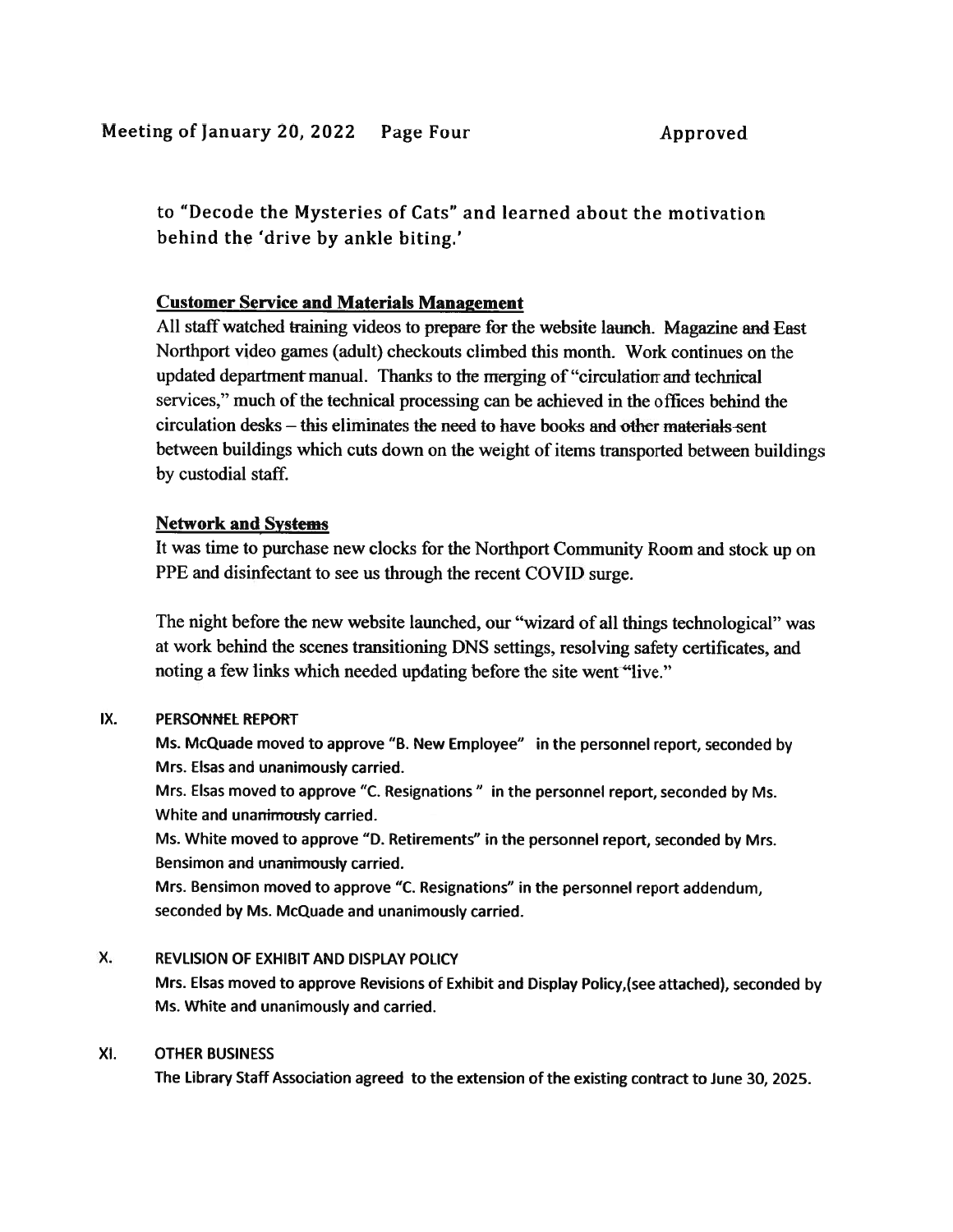The Library Staff Association agreed to the extension of the existing contract to June 30, 2025.

| MEETING OF January 20, 2022 |                             | Page Five          | Approved                          |
|-----------------------------|-----------------------------|--------------------|-----------------------------------|
|                             |                             |                    |                                   |
|                             |                             |                    |                                   |
| XII.                        | DATES OF FUTURE MEETING     |                    |                                   |
|                             | Thursday, February 17, 2022 | 10:00am            | Regular Board Meeting             |
|                             | Tuesday, March 22, 2022     | 5:30 <sub>pm</sub> | <b>Regular Board Meeting</b>      |
|                             | Tuesday, March 22, 2022     | 7:30pm             | <b>Public Information Meeting</b> |

#### XIII. ADJOURNMENT

Mrs. Elsas moved to adjourn meeting at 11:47 am, seconded by Ms. White and unanimously carried.

Respectfully Submitted

Judith Bensimm

Judith Bensimon **Secretary**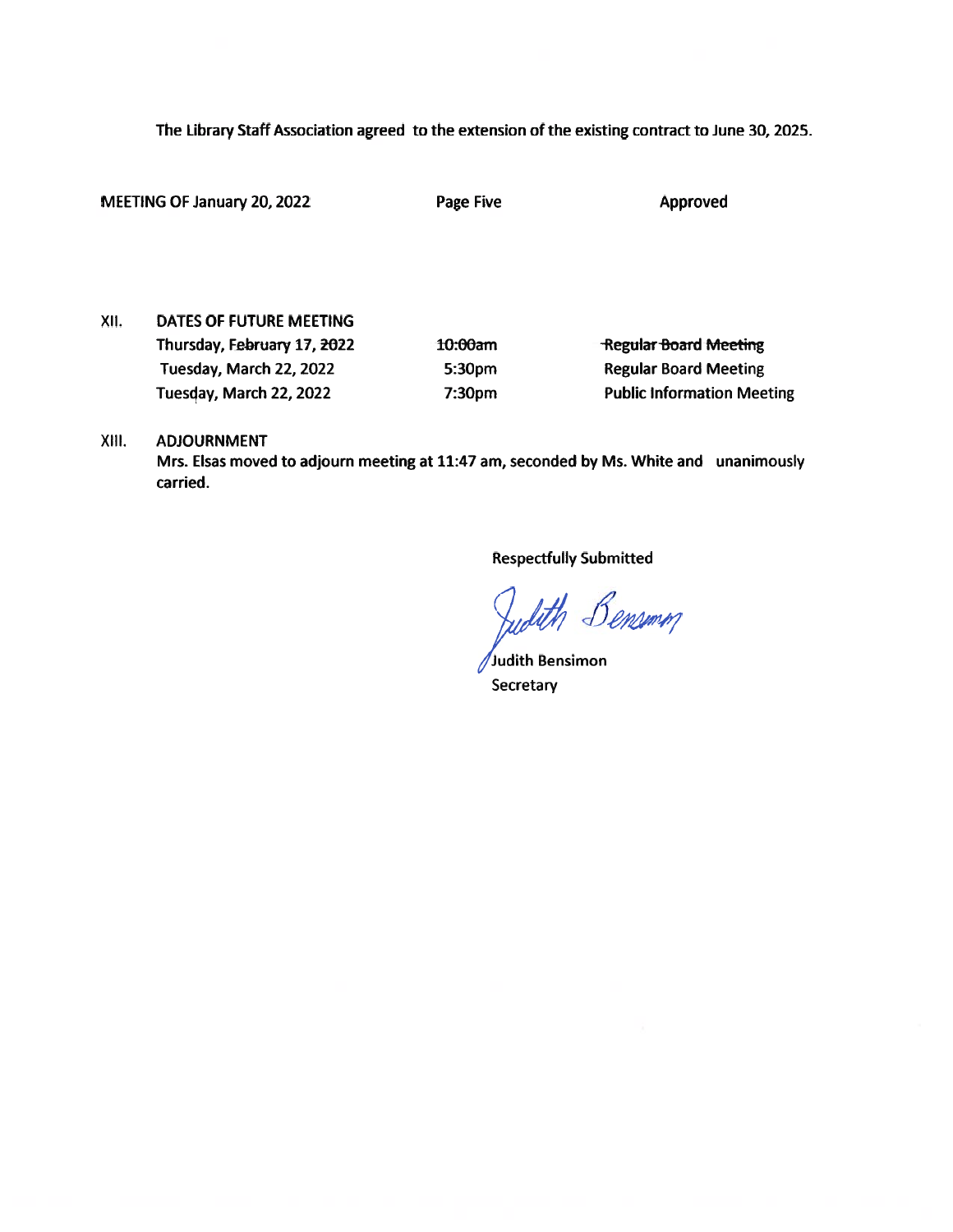

# Northport-East Northport Public library

151 Laurel Avenue • Northport, NY 11768 • 631 -261 -6930 185 Larkfield Road • East Northport, NY 11731 • 631-261-2313 www.nenpl.org

Dear Board Member:

The regular meeting of the Board of Trustees of the Northport-East Northport Public Library will be held on Thursday, January 20, 2022, at 10:00 AM in the Board Conference Room.

#### AGENDA

- I. Call to Order
- II. Pledge of Allegiance
- III. Adoption of Agenda (Motion required)
- IV. Period for Public Expression
- V. Minutes of previous meeting (Motion required)
- VI. Financial Secretary & Treasurer's Report
	- A. Approval of warrants (Motion required)
	- B. Acceptance of payroll registers (Motion required)
	- C. Review of monthly expenditures
	- D. Review of statistical summary
- VII. Communications
- VIII. Director's Report
- LX. Personnel Report (Motion required)
- X. Revision of Exhibit and Display Policy (Motion required)
- XI. Other Business
- XII. Date of next library board meetings:

Thursday, February 17, 2022, 10:00 AM — Regular Meeting Tuesday, March 22, 2022, 5:30 PM — Regular Meeting Tuesday, March 22, 2022, 7:30 PM — Public Information Meeting

XIII. Adjournment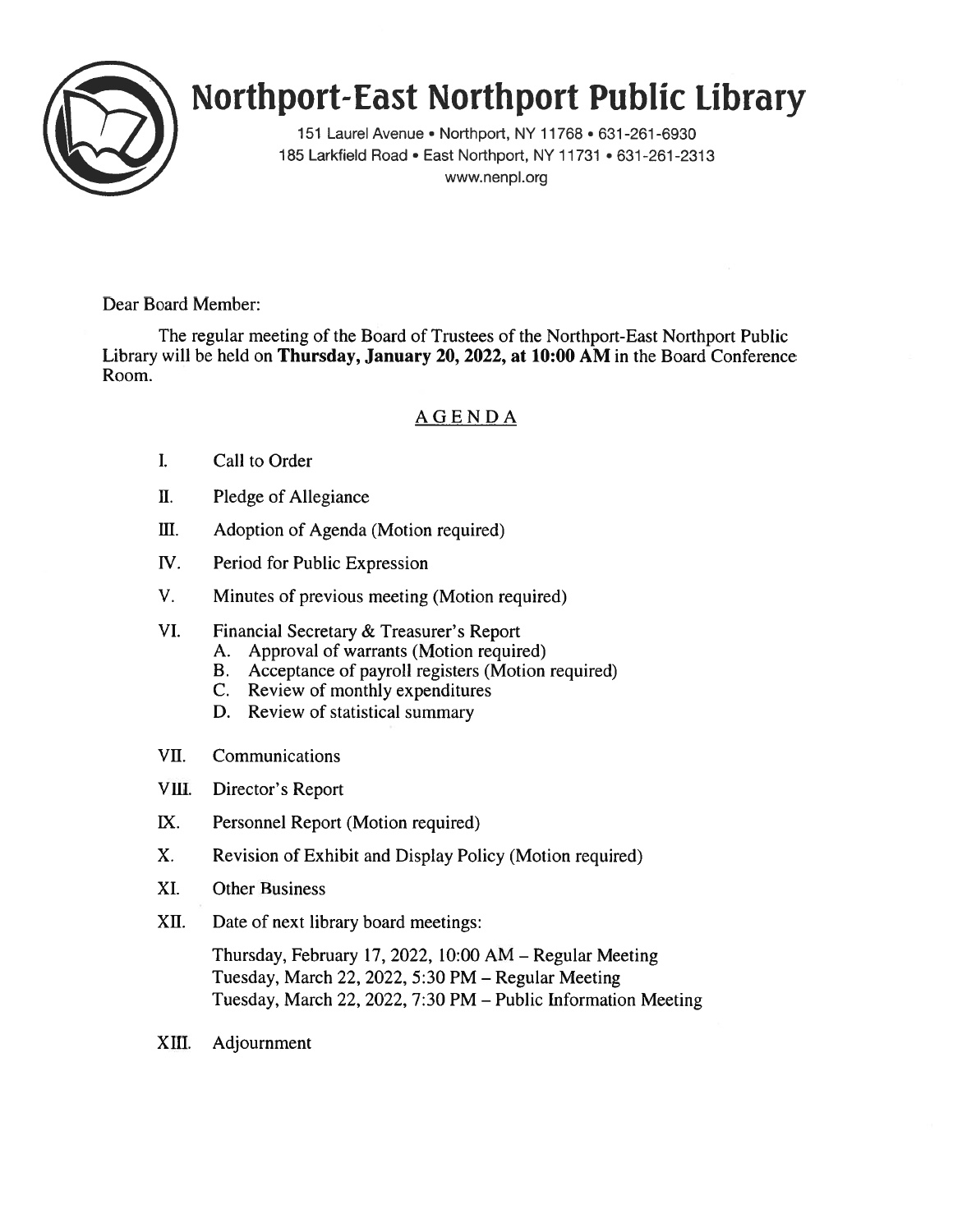## LIBRARY BOARD MEETING JANUARY 20, 2022

 $\sim$   $\sim$ 

# ACCOUNTS PAYABLE

 $\frac{1}{\left( \frac{1}{\alpha} \right)}$ 

| 4269<br>12/27/21        | \$280,202.57 | Two Hundred & Eighty Thousand<br>two Hundred and Two Dollars<br>& Fifty Seven Cents                          |  |  |  |
|-------------------------|--------------|--------------------------------------------------------------------------------------------------------------|--|--|--|
| 4270<br>1/05/22         | \$188,809.15 | One Hundred & Eighty Eight Thousand<br><b>Eight Hundred and Nine Dollars</b><br><sup>1</sup> & Fifteen Cents |  |  |  |
| 4271<br>1/14/22         | \$45,296.50  | <b>Forty-Five Thousand</b><br>Two Hundred and Ninety Six Dollars<br>& Fifty Cents                            |  |  |  |
| 4272<br>1/20/22         | \$65,126.32  | <b>Sixty Five Thousand</b><br><b>One Hundred and Twenty Six Dollars</b><br>& Thirty Two Cents                |  |  |  |
| <b>PAYROLL REGISTER</b> |              |                                                                                                              |  |  |  |
| 2316<br>12/24/21        | \$189,973.31 | One Hundred and Eighty Nine Thousand<br>Nine Hundred and Seventy Three Dollars<br>& Thirty One Cents         |  |  |  |
| 2317<br>1/07/22         | \$186,435.65 | One Hundred and Eighty Six Thousand<br>Four Hundred and Thirty Five Dollars<br>& Sixty Five Cents            |  |  |  |

**Report Follows** 

 $\mathcal{M}$ 

 $\hat{\mathbf{z}}$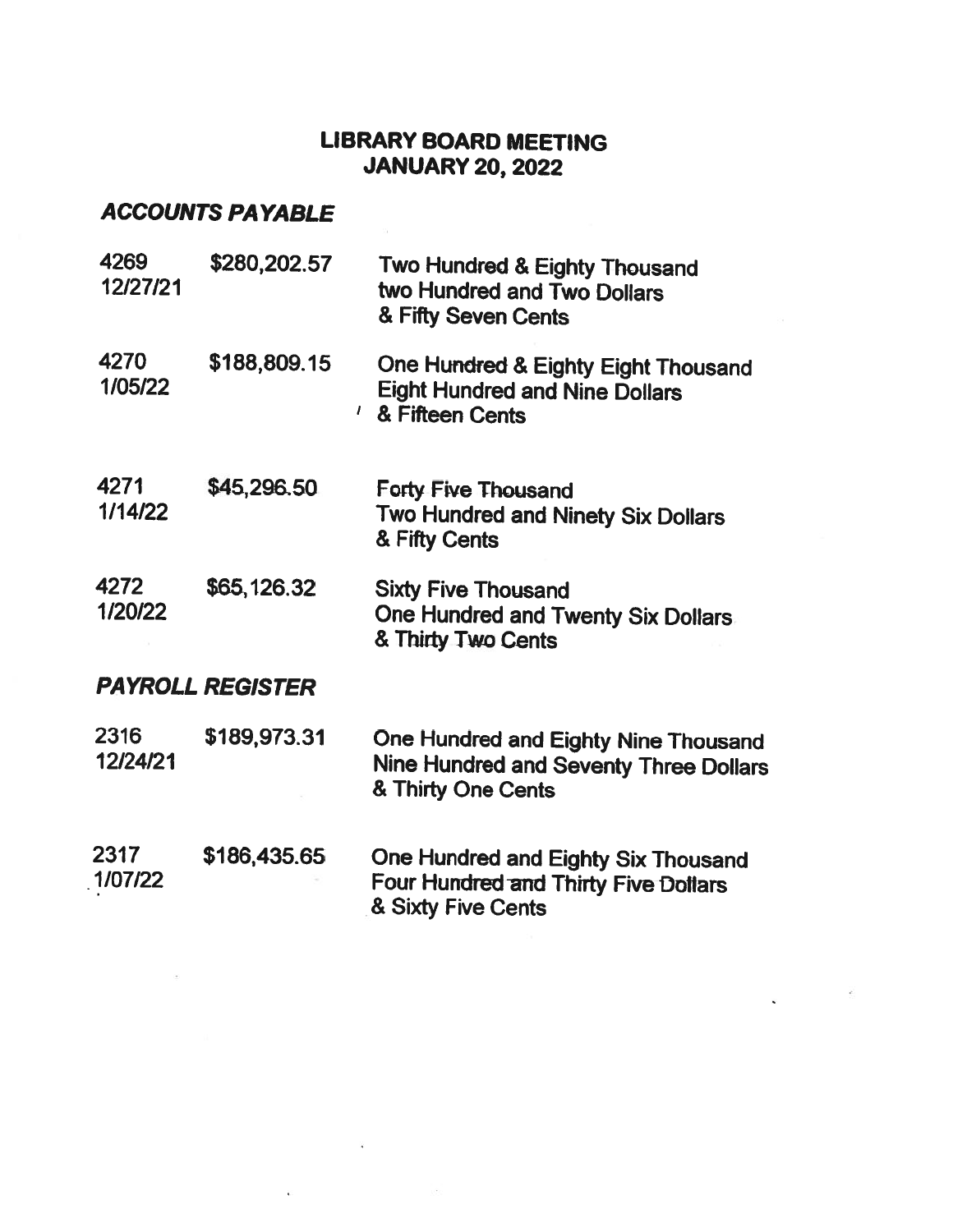#### PERSONNEL REPORT

### Approval of the Following Personnel Matters January 20, 2022

| А. | <b>Salary Increase</b><br><b>Name</b>                                              | <b>Position &amp; Grade/Step</b>                                                     | <b>Department</b>                                                       | <b>Effective Date</b>                         |
|----|------------------------------------------------------------------------------------|--------------------------------------------------------------------------------------|-------------------------------------------------------------------------|-----------------------------------------------|
| В. | <b>New Employees</b><br><b>Name</b><br>Francesca Malon                             | <b>Position &amp; Grade/Step</b><br>Page/\$15.00 hr.                                 | <b>Department</b><br>Adult & Teen Sycs                                  | <b>Effective Date</b><br>01/31/22             |
| C. | <b>Resignations</b><br><b>Name</b><br>Amy Guethlein<br>Eric Ringgold               | <b>Position &amp; Grade/Step</b><br>PT Library Clerk/Step 1<br>PT Custodian I/Step 2 | <b>Department</b><br><b>Circulation Services</b><br>Buildings & Grounds | <b>Effective Date</b><br>12/30/21<br>01/13/22 |
| D. | <b>Retirement</b><br><b>Name</b><br><b>Candace Reeder</b><br><b>Ellen Crawford</b> | <b>Position &amp; Grade/Step</b><br>Librarian IV<br>Library Clerk/Step 8             | <b>Department</b><br>Administration<br><b>Technical Svcs</b>            | <b>Effective Date</b><br>01/28/22<br>08/22/21 |
| E. | <b>Other</b><br><b>Name</b>                                                        | <b>Position &amp; Grade/Step</b>                                                     | <b>Department</b>                                                       | <b>Effective Date</b>                         |

Report approved by Board of Trustees

Judith Bonsimon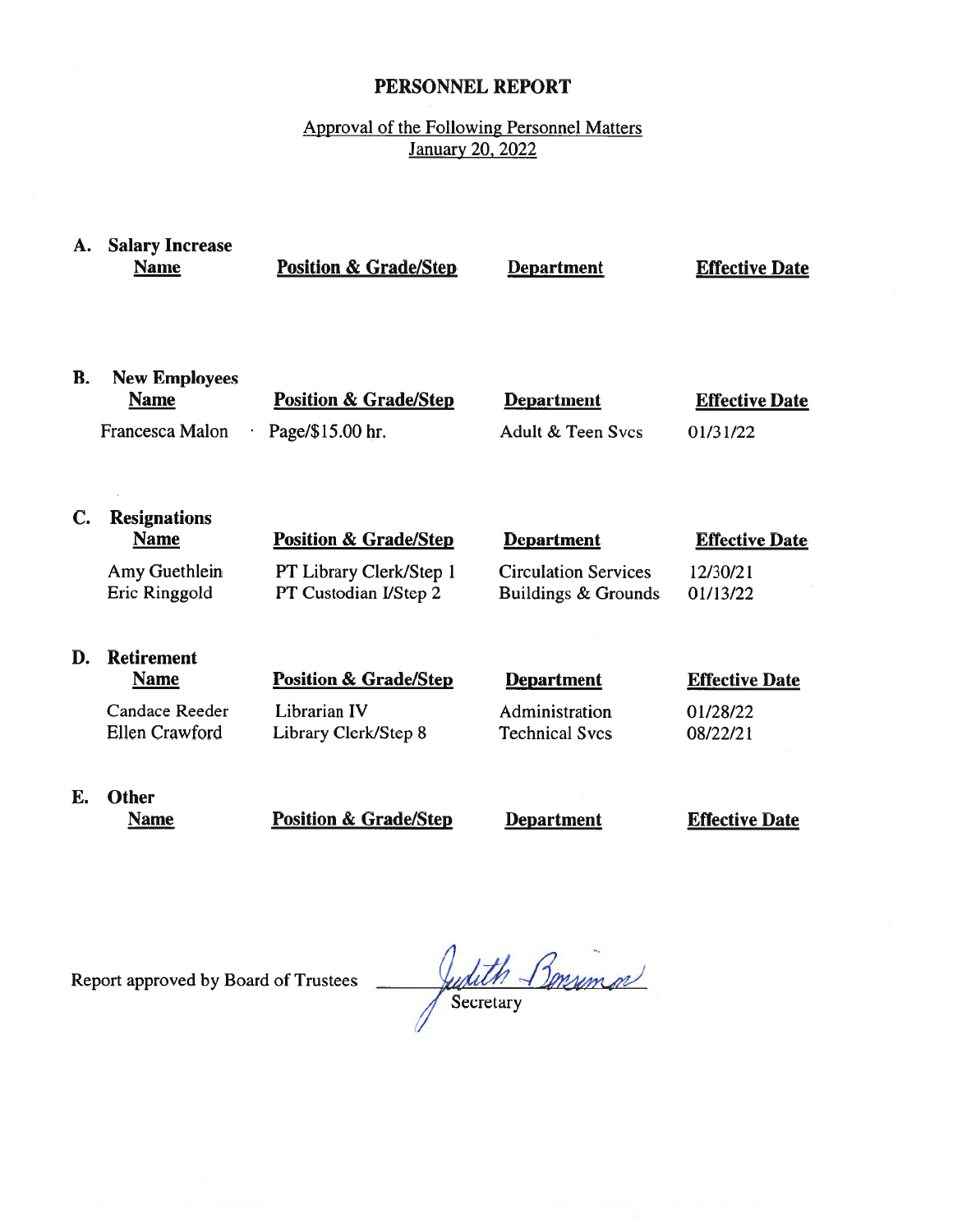#### PERSONNEL REPORT ADDENDUM

### Approval of the Following Personnel Matters January 20, 2022

| А. | <b>Salary Increase</b><br><b>Name</b>                 | <b>Position &amp; Grade/Step</b>                          | <b>Department</b>                           | <b>Effective Date</b>               |
|----|-------------------------------------------------------|-----------------------------------------------------------|---------------------------------------------|-------------------------------------|
| B. | <b>New Employees</b><br><b>Name</b>                   | <b>Position &amp; Grade/Step</b>                          | <b>Department</b>                           | <b>Effective Date</b>               |
| C. | <b>Resignations</b><br><b>Name</b><br>Denise Makowski | <b>Position &amp; Grade/Step</b><br>PT Librarian I/Step I | <b>Department</b><br>Children & Family Svcs | <b>Effective Date</b><br>01/31/2022 |
| D. | <b>Retirement</b><br><b>Name</b>                      | <b>Position &amp; Grade/Step</b>                          | <b>Department</b>                           | <b>Effective Date</b>               |
| E. | <b>Other</b><br><b>Name</b>                           | <b>Position &amp; Grade/Step</b>                          | <b>Department</b>                           | <b>Effective Date</b>               |

Report approved by Board of Trustees

Judith Remsimen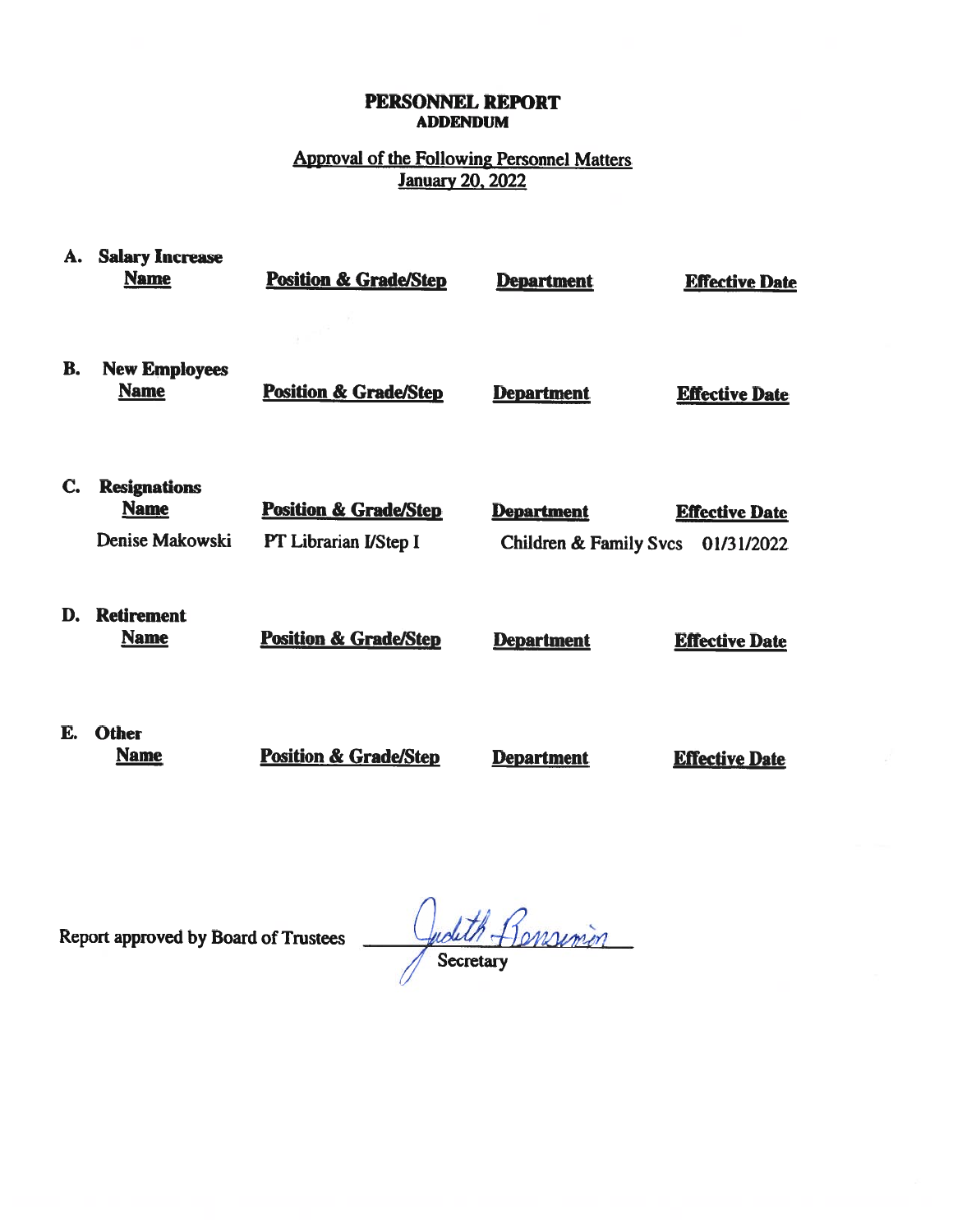

# Northport-East Northport Public Library

151 Laurel Avenue • Northport, NY 11768 • 631-261-6930 185 Larkfield Road • East Northport, NY 11731 • 631-261-2313 www.nenpl.org

# EXHIBIT AND DISPLAY POLICY

The purpose of the Northport-East Northport Public Library's designated areas for exhibit/display is to increase public awareness of the Library's resources and to suppor<sup>t</sup> its mission as an educational, informational, cultural, and recreational center for the community it serves. Exhibits and displays are organized by the Library to further this mission. The Library reserves the right to determine what exhibits/displays will be solicited and accepted. Library exhibits/displays shall promote one or more of these purposes:

- 1. to promote Library services, collections or programs
- 2. to highlight current issues, events, or other subjects of public interest
- 3. to display arts, crafts, photographs, writings, or collections when they promote or complement the mission of the Library

In recognition of the Library's function of encouraging and facilitating the free and open exchange of ideas and expressions of thought and creativity, the Trustees of the Northport-East Northport Public Library shall make available, within the Library's facilities, designated areas for the display of works of art. In light of the limited display areas available, the determination of which works of art shall be displayed shall be made solely by the Library Director. In making such determination the Director shall be mindful that the function detailed above must be tempered by the recognition that the patrons of the Library are of different ages, backgrounds, and tastes. Moreover, since the public display of art is not the principal purpose of the Library, discretion shall be exercised to ensure that all displays reflect not only diversity of expression, but also the diversity of the community we serve.

#### GUIDELINES FOR EXHIBITS/DISPLAYS

- 1. All exhibitors are required to complete, in advance, an "EXHIBIT APPLICATION FORM". The application shall be submitted at least 3 months in advance of the exhibit date, and shall be subject to the approval of the Library Director.
- 2. The Library reserves the right to cancel exhibits/displays at any time for any reason.
- 3. All works included in any exhibit must be approved by the Library Director.